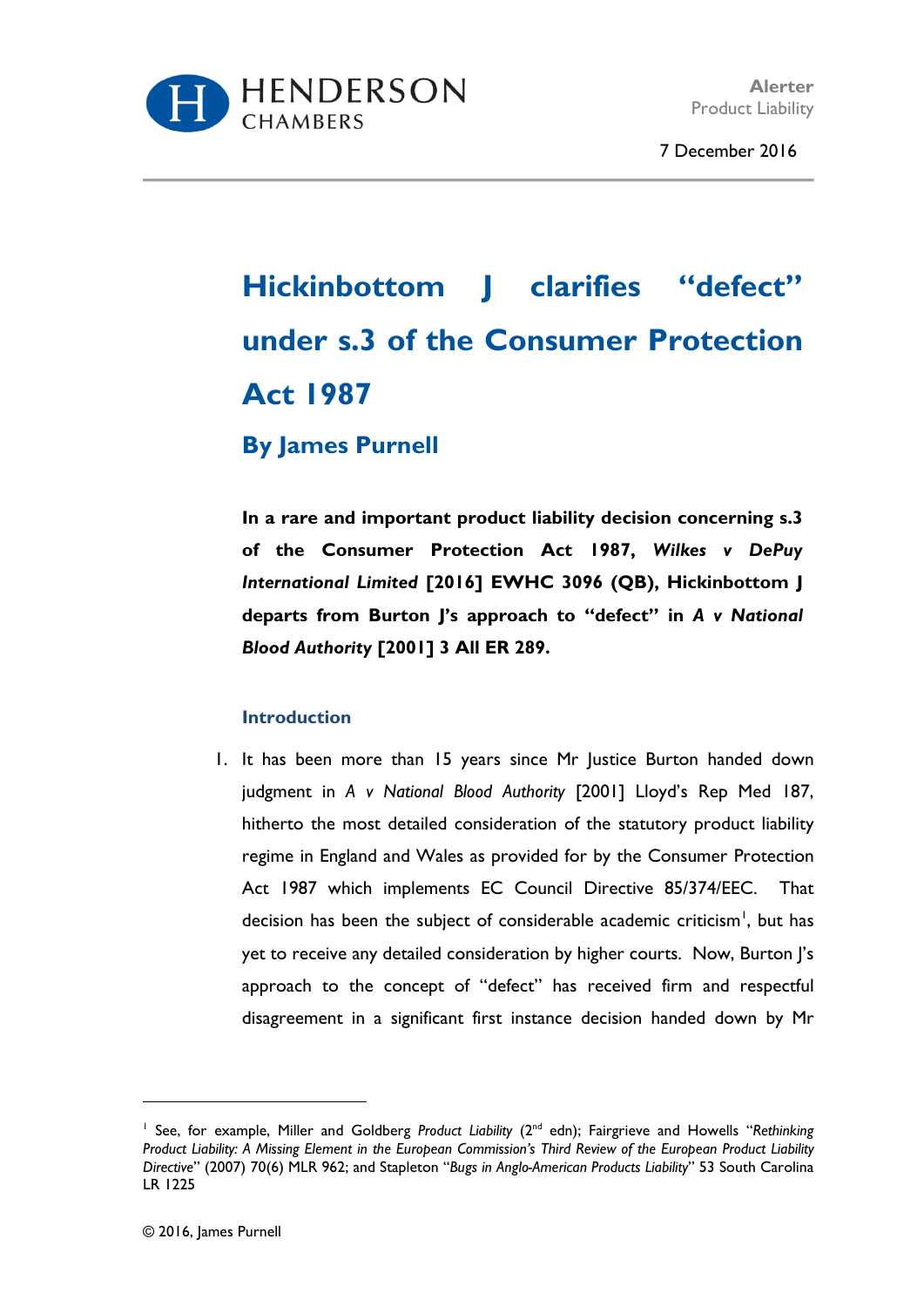

Justice Hickinbottom on 6 December 2016 in *Wilkes v DePuy International Ltd* [2016] EWHC 3096 (QB).

2. Hickinbottom J has been until now the managing judge of the co-ordinated metal-on-metal group litigations which are progressing in the QBD and in which the first trials on the issue of "defect" are due to take place in respect of two manufacturers' metal-on-metal hip prostheses in October 2017. Hickinbottom J moves up to the Court of Appeal in January 2017 and so will shortly be replaced as the managing judge. In *Wilkes v DePuy*, which was a unitary action being tried on a preliminary issue outside of the group litigation, the judge has added a significant decision to the product liability jurisprudence from which defendant manufacturers will derive much assistance.

# **The facts**

- 3. The claim arose from a total hip replacement implant in January 2007. Three years later, as he was walking out of his kitchen at home, the Claimant felt his left hip give way. He had suffered a fracture in the neck region of the stainless steel femoral stem component. The neck of the stem had a machined thread around it which was designed to even out the stresses within the head component. The Claimant contended that the stem was defective in design, because persons generally would not have expected the stem to suffer from early fracture in this way.
- 4. DePuy denied defect on the basis that fatigue fracture of the femoral stem was a rare but recognised risk; it was noted in the IFU as one of the generally most frequently encountered adverse events; and the stems had been subjected to testing which complied with the relevant British standard.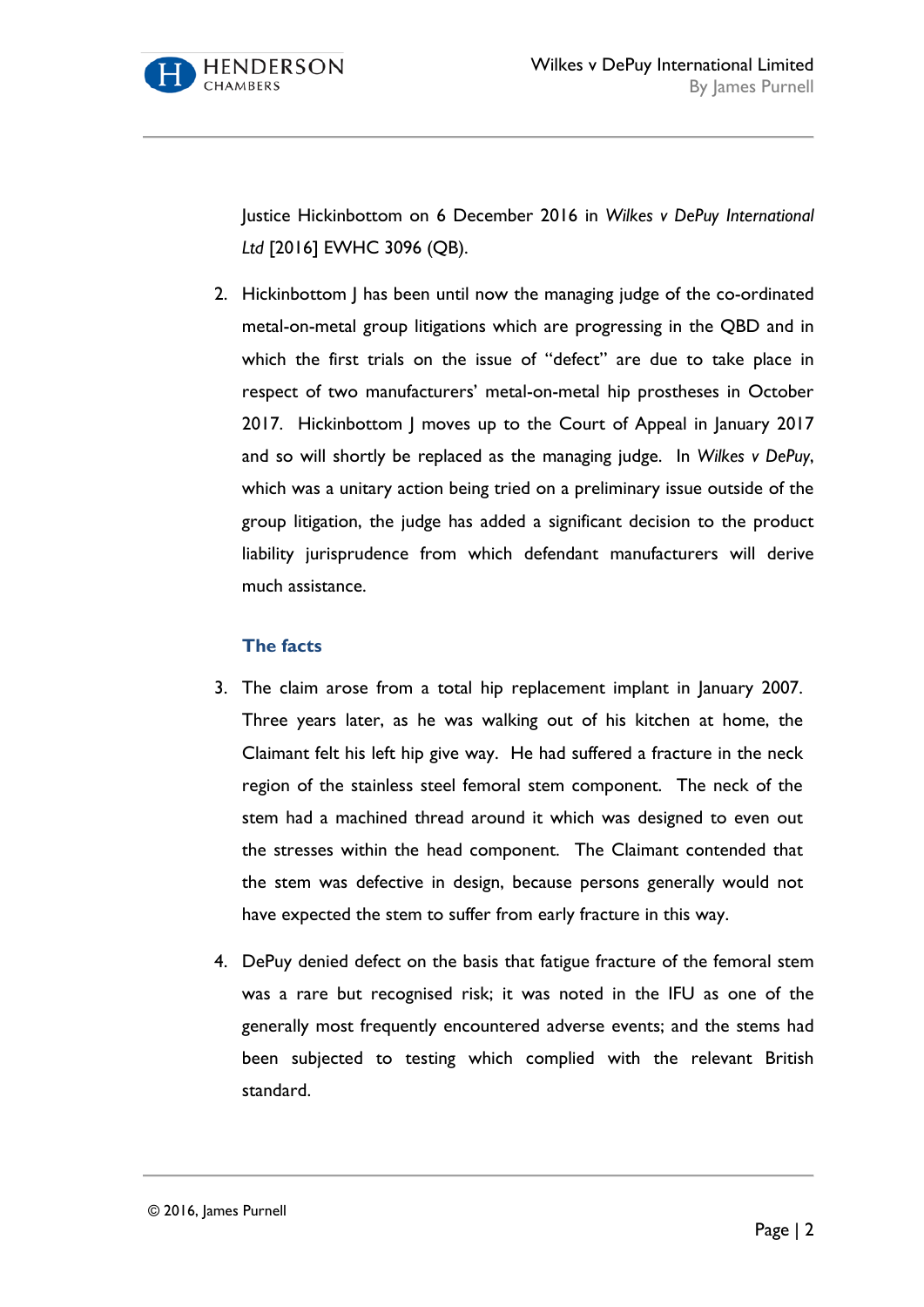

# **Hickinbottom J's decision**

- 5. Hickinbottom J's decision carefully considers the relevant jurisprudence and academic commentary, including extensive citation from the chapter written by **Charles Gibson QC**, **Geraint Webb QC** and **James Purnell**, all of Henderson Chambers, entitled **"***Product liability for medicinal products"* in the book "Clinical Negligence" edited by Powers QC & Barton (5<sup>th</sup> Edn, Bloomsbury Press, 2015), which the judge described as a "*commendable consideration of the issues surrounding*" product liability for medicinal products.
- 6. Crucially, in his judgment, the judge draws the following important conclusions:
	- a. "Safety" in the context of medicinal products and medical devices "*is inherently and necessarily a relative concept*" [13] and [65]. The significance of this should not be understated. It puts paid to any contention that for such products the risk of a warned adverse event *per se* renders a product defective. Given that such a product will inevitably have some risks attached, any assessment of its safety will necessarily require the risks involved in use of that product to be balanced against its potential benefits including its potential utility [82].
	- b. The purpose of the Directive and the CPA 1987 is not driven solely by the interests of consumers. The principle of "fair apportionment of risk" (as enunciated in the recitals to the Directive) does not inexorably lead to alleviating the consumer of risk [62]. The judge noted that the Directive aimed to ensure, amongst other things, that competition in respect of the supply of goods is fair across Europe and that "*it would be wrong for domestic law to distort the balance of risk-*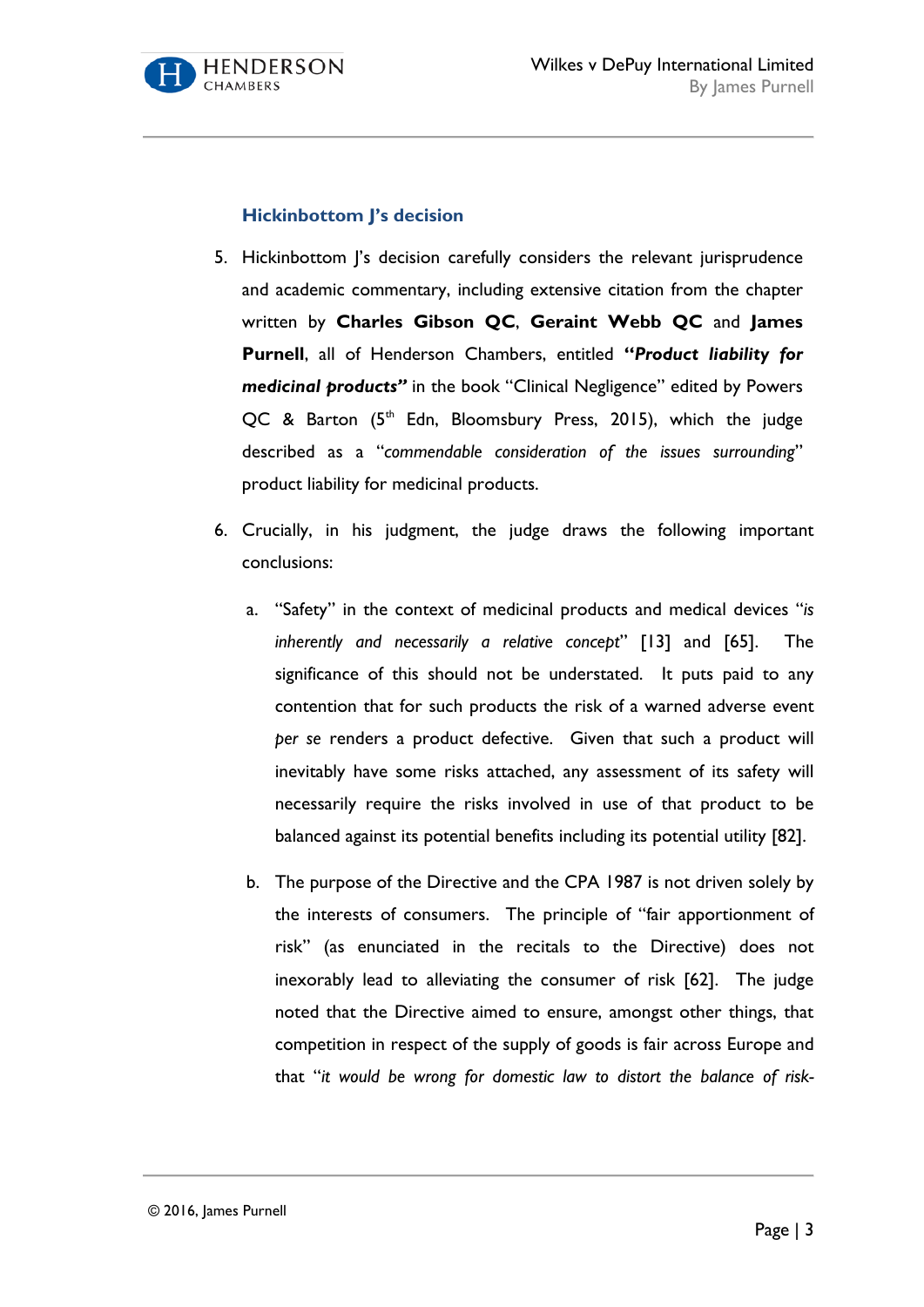

*bearing between producers and consumers of products set by the Directive*" [79].

- c. Burton J's pronouncement in *A v NBA* that the "*first step must be to identify the harmful characteristic which caused the injury*" distracts from the true focus of the Directive and the CPA 1987, which is on ascertaining whether there is a defect and if so what that defect might be [58].
- d. The level of safety that persons generally are entitled to expect "*is not assessed by reference to actual expectations of an actual or even a notional individual or group of individuals*" [69]. The test of what persons generally are "entitled to expect" requires no gloss and does not benefit from being re-described as "legitimate expectation" [71].
- e. A claimant is not required to prove the cause of the lack of safety, or why the product failed (following *Ide v ATB Sales Ltd* [2008] EWCA Civ 424) – although it may be helpful to do so. However, a claimant must prove causation in the sense of showing a causal link between the defect and damage [73].
- f. There are no restrictions on the relevant circumstances which should be taken into account in assessing the safety which persons generally are entitled to expect [77]. The issue of defect is "*necessarily one of open-textured judgment, untrammelled by any rigid rules outside the few that appear in the Act itself*".
- g. For the purpose of determining safety, the focus must be on the product itself and not to concentrate "*unduly*" upon the acts and omissions of the designer/producer [83] [85]. Thus the cost or avoidability of the risk may be relevant, although in respect of a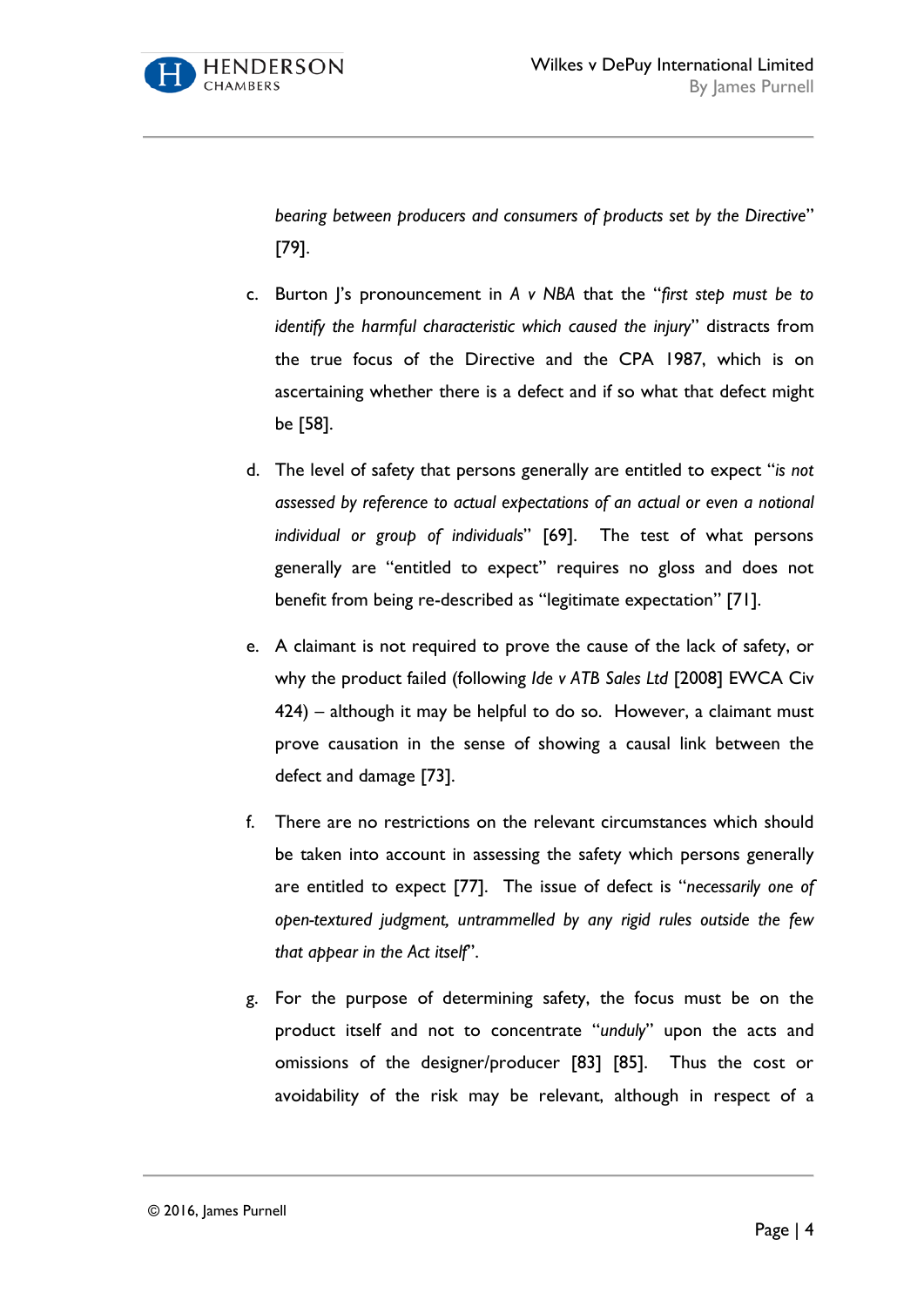

medical device product such as a prosthesis, "*a detailed consideration of the discrete question of whether a particular risk is or is not avoidable is unlikely to be fruitful"* [85]. Such issues ought not be considered discretely in a vacuum, but may bear upon the issue of the level of safety that the public generally is entitled to expect [89].

- h. Whether a particular product is within the producer's specification, and is compliant with relevant standards, may be a relevant circumstance. However, Burton J's categorisation of defects into "standard"/"non-standard" is unnecessary and undesirable, positively unhelpful and potentially dangerous [94]. Such classification is a distraction from the exercise that the court is required to undertake, namely consideration of the appropriate level of safety taking into account all relevant circumstances.
- i. In an appropriate case, compliance with mandatory standards and the regulatory regime, whilst not providing a complete defence, will have considerable weight because they have been set at a level which the appropriate regulatory authority has determined is appropriate for safety purposes [98].
- j. Insofar as Burton J concluded that the knowledge of risk by the medical profession was an irrelevant consideration, Hickinbottom J expressed firm but respectful disagreement. In the judge's view, it is "*unarguable*" that the fact that there is a learned intermediary who has chosen a particular prosthesis for a particular patient and has available, not only his general professional knowledge, but also the specific IFU including warnings is anything other than a relevant circumstance [108].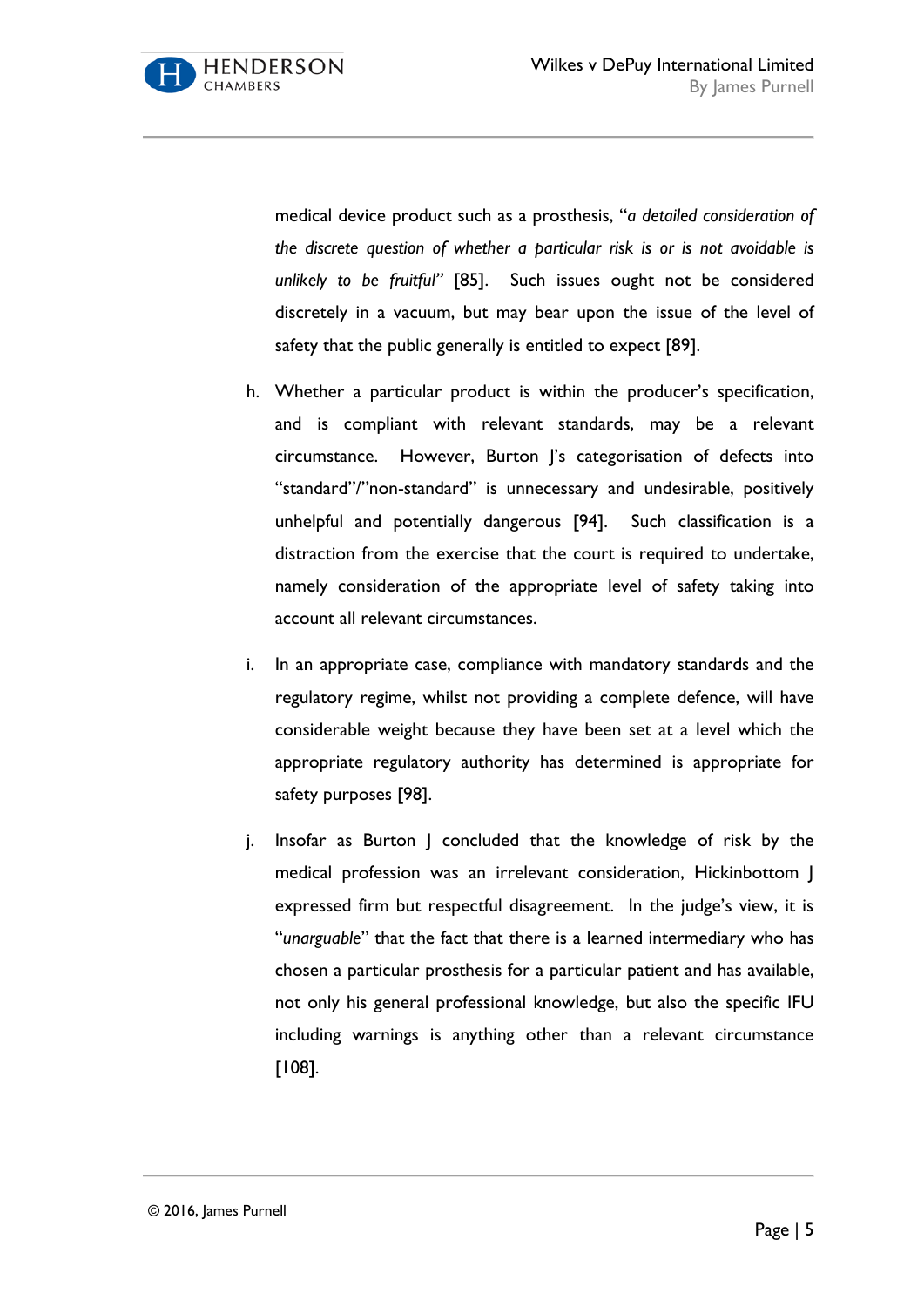CHAMRERS

- 7. The judge concluded on the facts that the stem did not fall below the safety that persons generally were entitled to expect at the time it was put into circulation; and thus it was not defective for the purposes of the CPA 1987:
	- a. The product complied with all relevant mandatory standards and satisfied all of the regulatory requirements. The product's fatigue failure rate complied with the relevant British Standards.
	- b. The fact that the neck thread could have been avoided fails to take account of possible design disadvantages of such changes. It would not be appropriate to design out entirely the single risk without regard for other design features. Furthermore, having a stem with which metal or ceramic heads could be used interchangeably had benefits in practice.
	- c. The IFU clearly and unambiguously warned that "*fatigue of the femoral stem*" was "*generally*" one of "*the most frequently encountered adverse events*". Biomechanical variability made reliable prediction impossible, but the IFU did identify factors which were associated with such failure.
	- d. The risk of stem fracture was small and the consequences if the adverse event occurred (namely a revision operation) were "*relatively limited*".
- 8. Given his conclusion on defect, the judge held that it was unnecessary to consider causation. The Claimant had submitted that if the court had been satisfied that the level of safety was less than it ought to be, the court should readily find causation proved on the basis of material contribution. DePuy contended that where the claimant's case was based upon a defect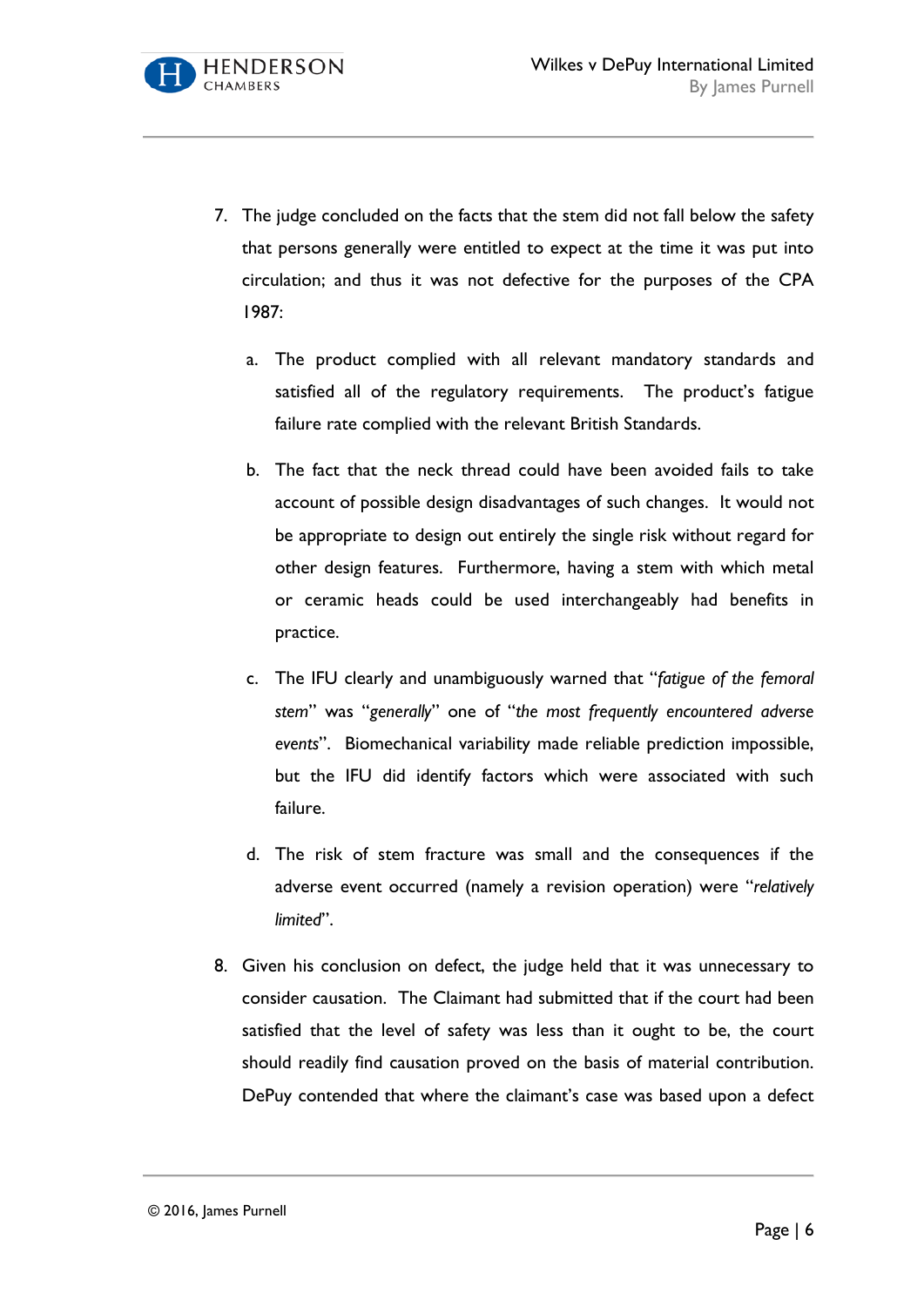causing an increased risk, then the general principle set out in cases such as *XYZ v Schering Health Care Limited* [2002] EWHC 1420 (QB) should apply, i.e. the claimant is required to prove that the risk of the adverse event had more than doubled. In light of the judge's ruling, consideration is left over for another case in which those matters might be determinative. For a fuller discussion of that debate, the reader is directed to the passage entitled **"The role of epidemiology and statistics"** in the section entitled "Causation" within Chapter 13 of Powers & Barton  $(5<sup>th</sup>$  Edn), written by **Charles Gibson QC**, **Geraint Webb QC** and **James Purnell**.

#### **Analysis**

9. It is notable that although the CPA 1987 came into force in 1988, there have been remarkably few reported decisions regarding Part 1 of the CPA 1987 at all. Until now, the case that took the most detailed look at the key concept of "defect" was the 2001 decision of Burton J in *A v NBA*. In light of its sheer volume and longevity, (it is described by Hickinbottom J as a "*monumental judgment*"), the decision of Burton J has always stood monolithically as something which producers have had to invite the court to approach with caution or seek to distinguish on the basis that its construction and application of the CPA 1987/Directive was wrong in certain respects or should not be followed in the context of a prescription medicine or medical device subject to statutory regulation. As a result of this new decision by Hickinbottom J, such a submission is made immeasurably easier. In that regard, Hickinbottom J's decision will not be unhelpful in any subsequent case which may seek to distinguish Burton J's construction and application of the "development risk defence" in *A v NBA*, which was not in issue in this decision.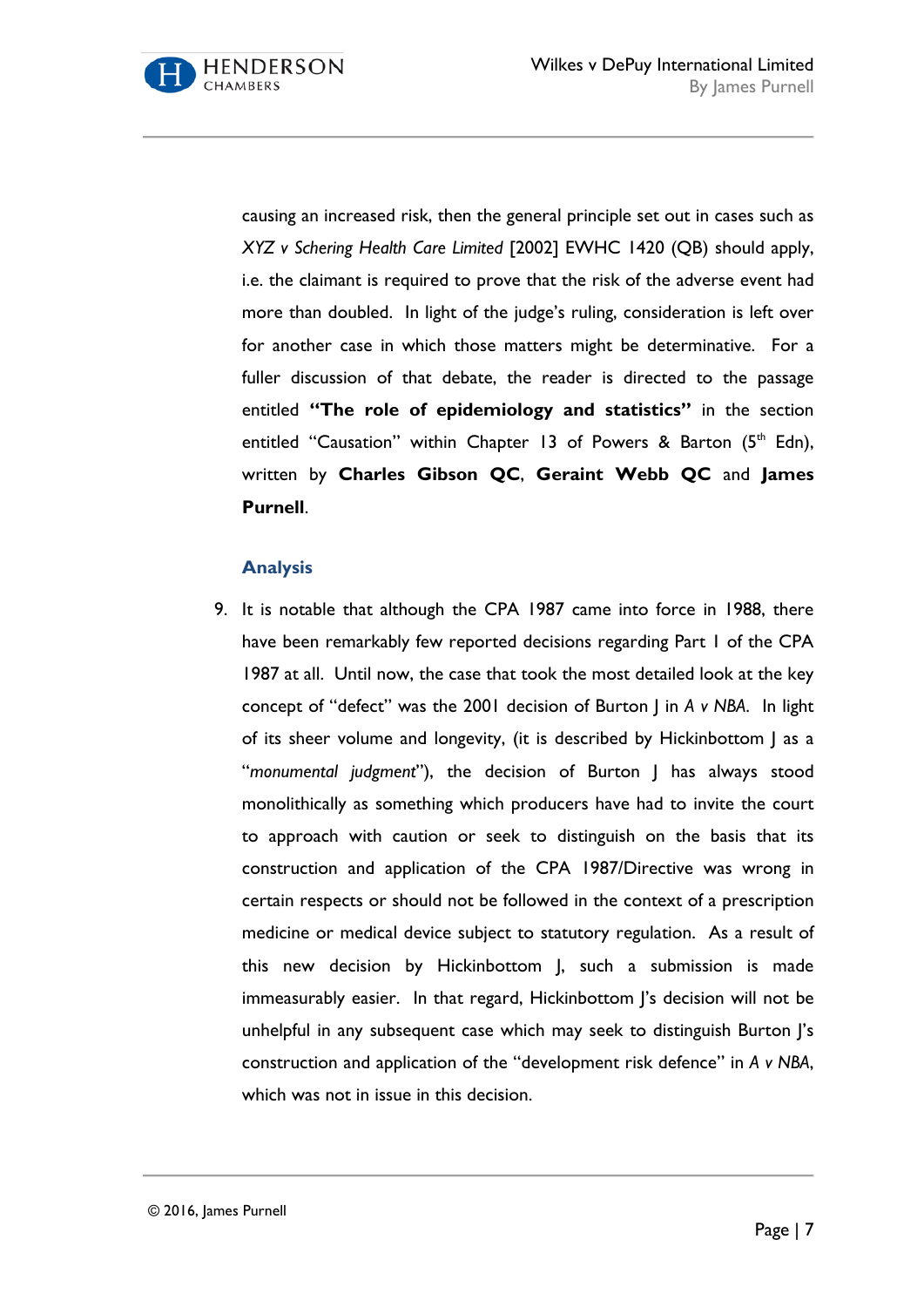- 10. Hickinbottom J's decision provides much needed clarity on the proper approach to defect under s.3 of the CPA 1987 and the relevant circumstances which may be taken into account when assessing the level of safety that persons generally are entitled to expect. In particular:
	- a. The focus of the exercise should be on identifying whether there is a defect and if so what it is, rather than what is "the harmful characteristic which caused the injury".
	- b. Relevant circumstances, in the context of a medicinal product or medical device, plainly include the risk/benefit profile, the regulatory regime, the role of the learned intermediary and warnings provided to prescribers/surgeons.
	- c. Categorisation of defects into "standard"/"non-standard" is unnecessary and undesirable.
- 11. The defendant manufacturers to the 2017 metal-on-metal GLO trials will no doubt regret that Hickinbottom J will not be their trial judge. However, he leaves them with a helpful and clear exegesis on the concept of "defect" within the CPA 1987, which will no doubt take its place as an important and persuasive precedent in product liability jurisprudence.

### **James Purnell**

7 December 2016